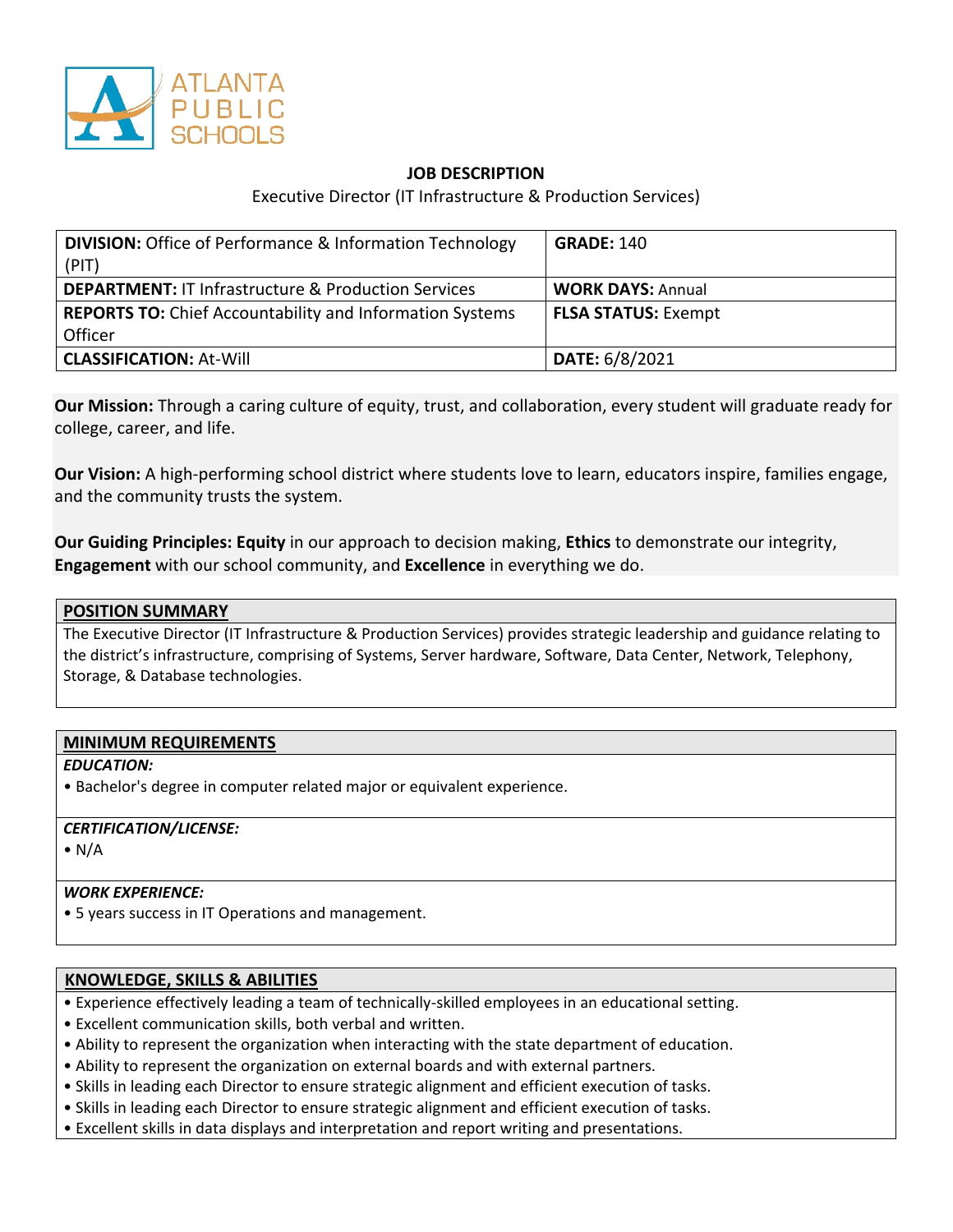

- Excellent organization and time management skills; prioritize work effectively to meet deadlines.
- Ability to handle multiple concurrent activities.
- Ability to work under pressure.

### **ESSENTIAL DUTIES**

• Directs all operations related to infrastructure systems hardware and software acquisition, use, support, security, and backup.

- Develops and implements District standards and specifications for hardware, software and computer networking.
- Provides extensive vendor management.
- Participates in contract negotiations for computer hardware, software, maintenance, and related services.
- Works with schools and administrative departments to develop and implement plans to address technology needs, including evaluation of hardware/software and management of information relating to attendance, grade reporting, scheduling, demographic data, and budgetary information.

• Manages, directs and assigns priorities and staff to major projects to ensure attainment of district and department goals and objectives.

• Directs development plans to ensure the ongoing operation and development of staff.

• Develops and implements policies and procedures related to infrastructure systems hardware and software acquisition, use, support, security, and backup.

- Directs and oversees the implementation of a disaster recovery plan.
- Develops a strategic plan for the development and implementation of technology initiatives for both academic and administrative systems.
- Maintains a broad knowledge of state-of-the-art technology, equipment and/or systems.
- Researches and evaluate new technologies and make appropriate recommendation.
- Develops and implements, with others in the district, methods of establishing standards of performance and the measurement thereof to assist operating divisions in the attainment of their own and district objectives.

• Develops policies and procedures and ensure consistent articulation of technology guidelines to the user community and technology staff.

- Develops and implement, with the approval of the CIO and the collaboration of the other executive staff, the type of organization/resources needed to accomplish the district's objectives and programs.
- Directs the maintenance of record and reports necessary for the CIO and other executive staff, to keep the Board informed of the district's progress and future plans.
- Serves as a consulting resource for various departments and instructional teams to establish appropriate technology solutions.

• Ensures that appropriate project management standards are developed, utilized and reported for all major development efforts.

• Develops measurements with and for the CIO and Senior Cabinet members, manage the measurements, deliver the required deliverables, and provide routine progress reports to the CIO to ensure success.

• Leads efforts to construct and implement a district wide technology plan to ensure all technologies are robust, available, monitored, reliable, flexibly, well-performing, industry-standard, and stays ahead of the demands of user community.

• Understands and follows best practices and processes to ensure operational excellence, cost effectiveness, transparency and efficiency with the district.

• Conducts routine evaluations of assigned staff to ensure appropriate skills levels are consistent with departmental demands.